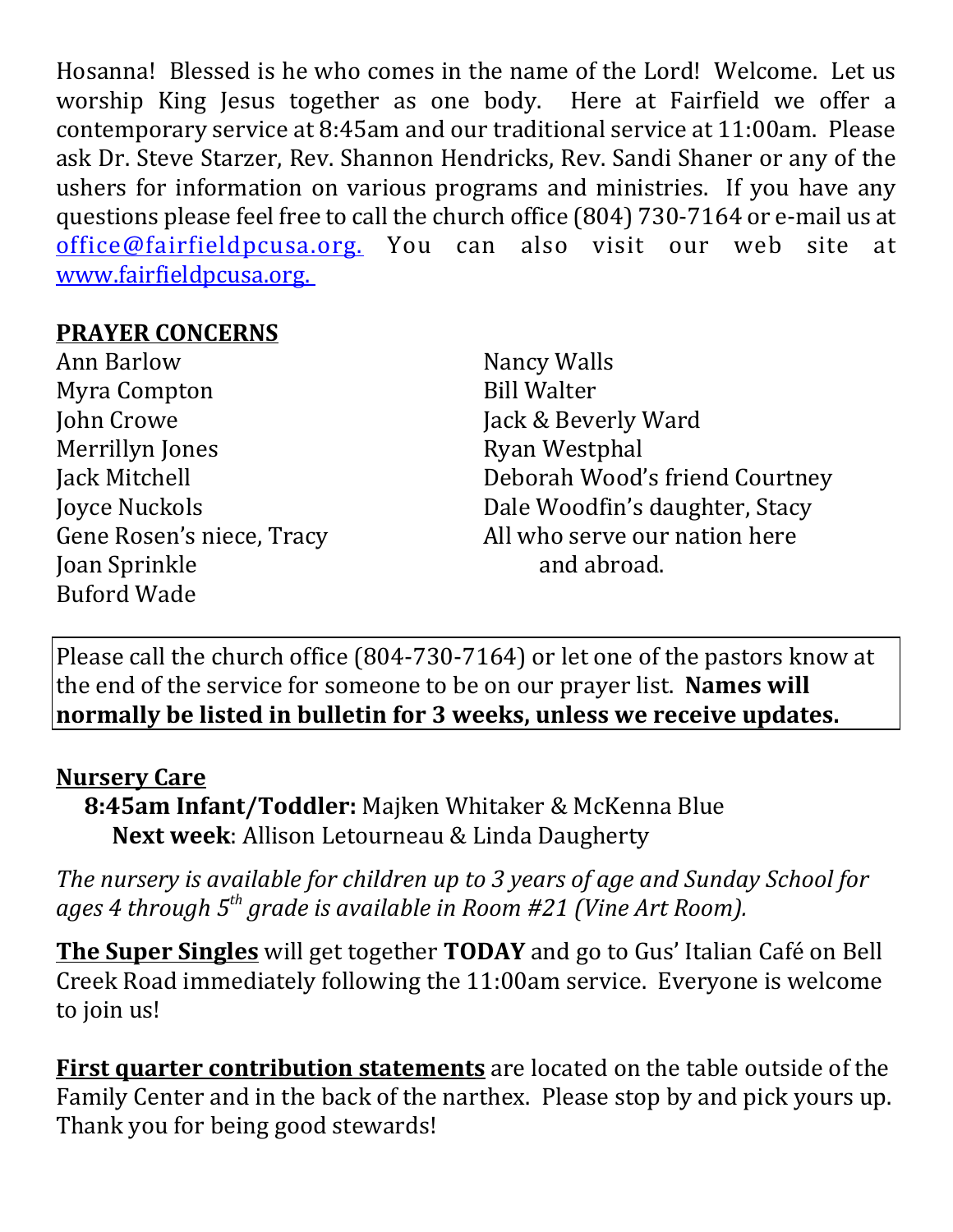**The Women Circles** will meet next this coming Tuesday. The Fellowship Circle will meet at 10:00am in the Open Door Classroom and the Joyful Readers' Circle will meet at 7:00pm in the Heritage Hall. Please join us!

**Our Maundy Thursday service** will take place on Thursday evening. "All we like sheep have gone astray and we have turned to our own way; and the Lord has laid on him the iniquity of us all. This night, as darkness falls, we gather to remember the events of the evening when Jesus shared his last supper with his friends." Join us at 7:00pm in the sanctuary.

**On Good Friday (April 15) at 7:00pm**, there will be a tenebrae-style service in the sanctuary meditating on the depth and breadth of God's love for us revealed in the cross. We pray that these services will help bring home to your head and heart the profound meaning of these few days for the follower of Jesus.

**The Deacons have put together more "blessing socks"** for our members to take and share with those who are homeless in our area. They contain a pair of socks, a bottle of water, a bottle of hand sanitizer, a toothbrush, a paper with resources and a gift card for McDonald's or some place similar. Please feel free to take one and keep it in your car to share with someone who would appreciate this blessing!

**There are still many dates available to sign up for flowers.** The cost is \$25 and you can give them in memory, honor, or in celebration of someone special. Please check out the flower calender located on the bulletin board near the small kitchen.

## **Easter at Fairfield**

- **Apr. 14** Maundy Thursday Service with Communion, 7:00pm in the sanctuary.
- **Apr. 15** Tenebrae Service at 7:00pm in the sanctuary.
- **Apr. 16** Easter Egg Hunt starting at 12:00 noon in the Family Center.
- **Apr. 17** EASTER! A community Easter Sunrise Service will be held here at 7:00am. Meet at the crosses. Easter Services will be held at 8:45am in the Family Center and 11:00am in the sanctuary.

*Please remember to bring fresh flowers to decorate our cross on the lawn!*